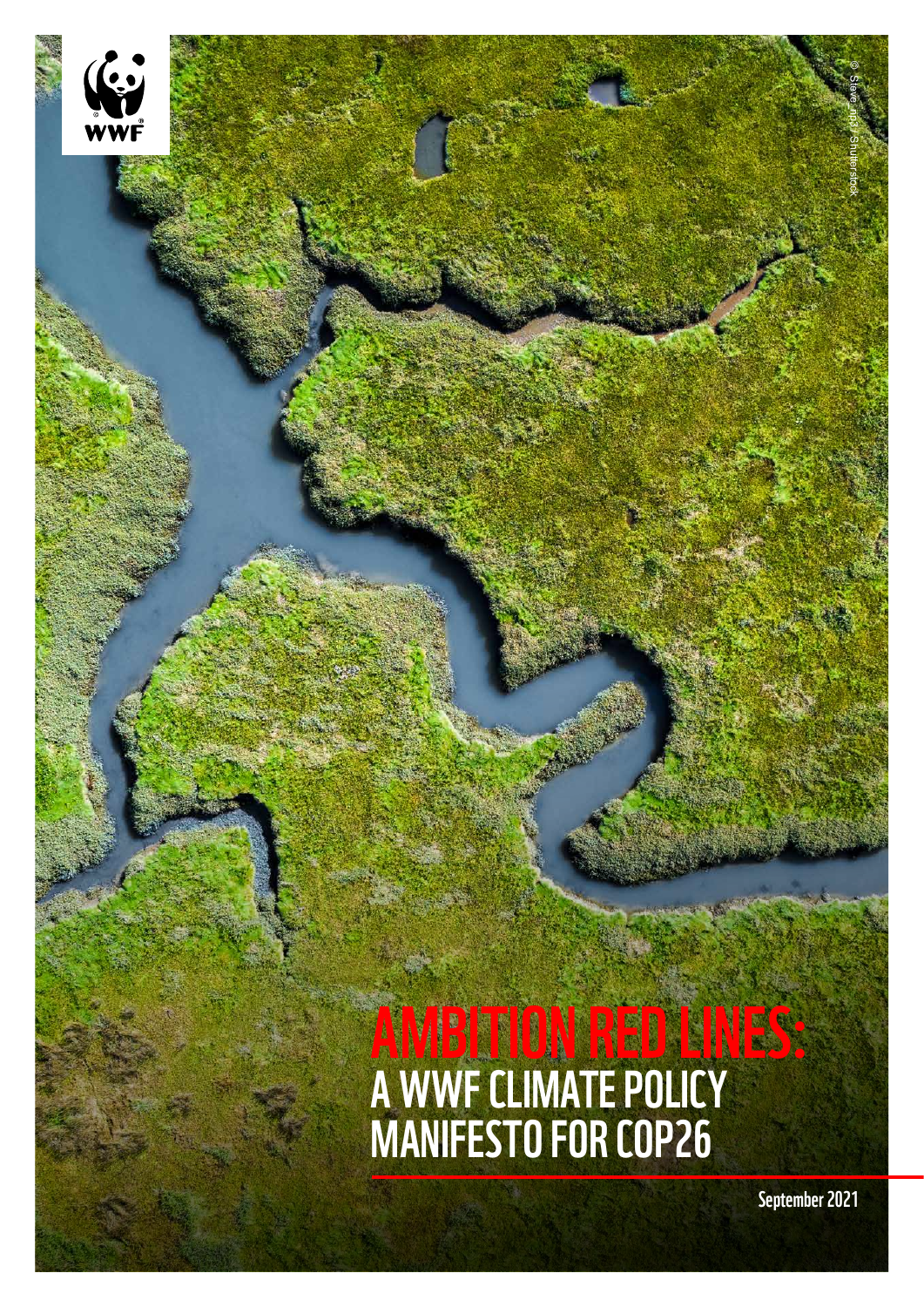The climate crisis remains at the top of the global agenda, even as the world is emerging from the crisis of the COVID-19 pandemic. The G20 Summit in October and the COP26 climate talks in November will be critical opportunities for governments to respond to the findings of the Synthesis Report that current NDCs put us on a pathway to 2.7°C global warming, by taking the action needed now to halve emissions by 2030 and achieve netzero emissions by 2050.

WWF has identified five key priorities to be achieved in 2021. These are the 'red lines of ambition', the least we expect from our leaders. While they, decision-makers and hosts of multilateral events, must deliver on the following priorities, we will also need all stakeholders to play their part to drive system change and economic transformation.

1

#### ACCELERATE DECARBONIZATION NOW AND FAST - NO MORE EXCUSES

Governments, cities, companies, academia, civil society and investors, among others, must, as an urgent priority, move economic systems onto a sustainable footing, shifting away from our dependence on fossil fuels. In doing so, it is vital that workers in unsustainable parts of the global economy, their families and their communities are supported – no-one must be left behind.

The world must halve global greenhouse gas emissions by 2030, and be net-zero $^{\rm t}$  by 2050, while nature loss must be halted and reversed. And we have to make our food systems sustainable.

2

#### ACT ON NATURE-BASED SOLUTIONS

Nature-based solutions are initiatives that protect, restore and sustainably manage land and ocean ecosystems such as forests, peatlands, wetlands, savannahs, coral reefs and mangroves. Although they reduce emissions, protect nature and people and create good jobs, they are not a substitute for emissions cuts in other sectors of the economy. Nature should be protected and restored because it absorbs and stores carbon and plays a key role in adaptation/resilience of places and communities.

COP 26 must recognize the role of nature in keeping global warming to 1.5**°**C and increase the funding available for nature-based solutions. And it must establish a continuous dialogue to integrate ocean climate solutions. These processes should be well coordinated with the ones under the Convention of Biological Diversity.

Countries must include technically, environmentally and socially sound nature-based solutions in their national climate plans (NDCs, NAPs, long-term strategies).

 $1$  "Netzero" emissions are achieved when human induced emissions of greenhouse gases to the atmosphere are balanced by human-induced removals over a specified period. **Source:** <https://www.ipcc.ch/sr15/chapter/glossary/>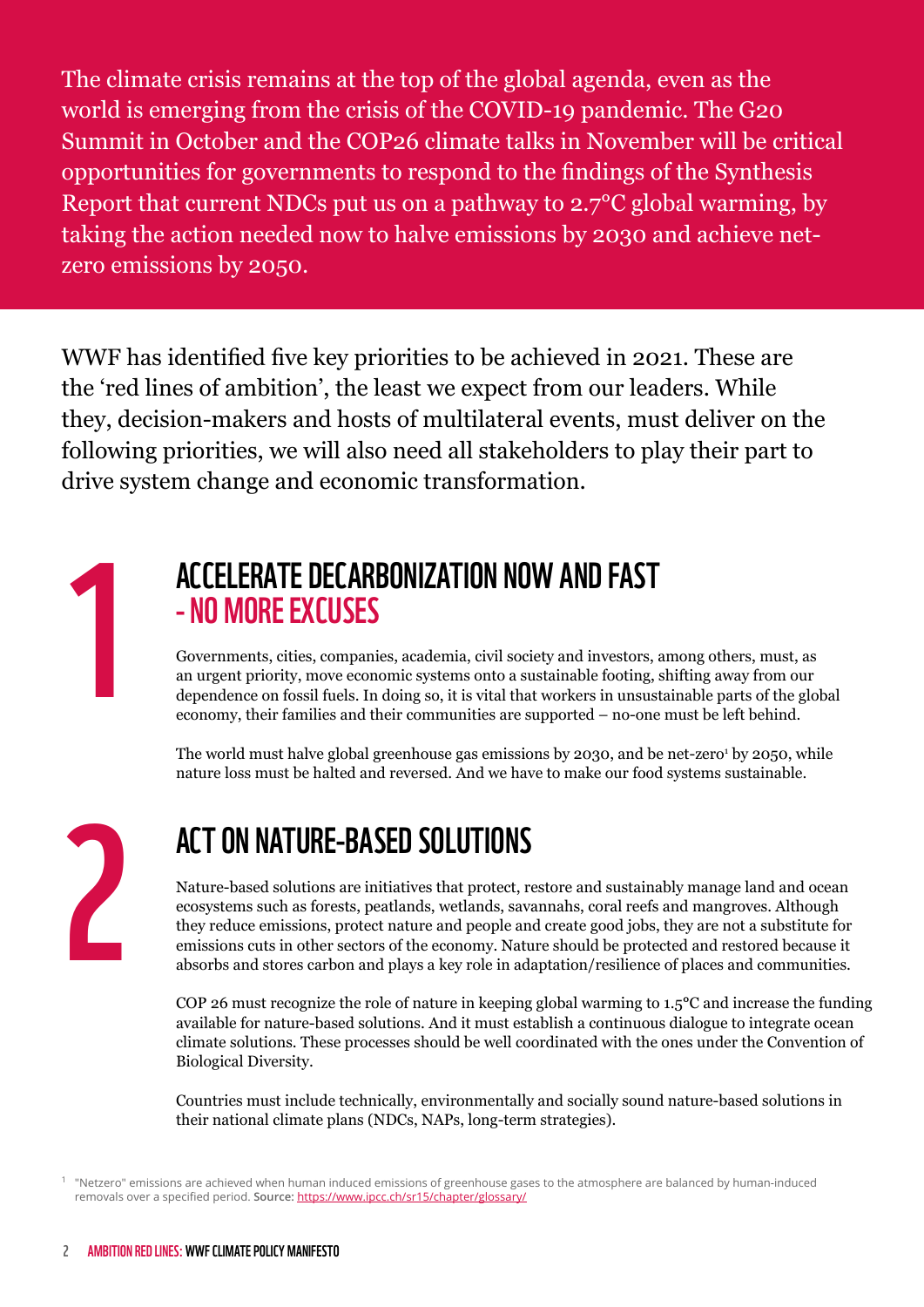## HELP NATURE AND PEOPLE ADAPT

Governments must escalate their actions to urgently help the world's most vulnerable people and many vital ecosystems to adapt and build resilience to a rapidly warming world.

We must encourage transformational adaptation solutions.2 Examples of this could be revitalizing rivers, restoring degraded wetlands or relocating human activities in flood plains instead of building dams and dikes, or shifting from fossil fuels to renewable energy.

We must accelerate these types of solutions, especially those that work with nature to simultaneously increase climate resilience and support biodiversity. 50% of climate finance should be aimed at adaptation.



## FINANCE THE FUTURE

The risks are clear. The costs of action are dwarfed by the costs of inaction. That's why we cannot dither any more about providing climate finance to those that need it to survive.

Existing public finance promises - \$100 billion a year - must be fulfilled. A new post-2025 goal for public climate finance must be agreed at COP26.

Private sector financial flows need to be aligned with international climate objectives, with capital directed towards low-carbon activities, away from fossil fuels.

We must phase out harmful subsidies.

More finance must be directed to support local priorities and fund innovative partnerships. Currently, only 10% of climate finance reaches local actors in developing countries. Funds should also be made available for vulnerable countries to deal with unavoidable economic and noneconomic impacts, known as loss and damage. COVID-19 economic recovery packages must capitalize on the opportunity to transform key sectors, reinforce new behaviours and put the world on pathways towards a 1.5℃ aligned future.



#### PIVOT TO IMPLEMENTATION

We welcome countries (and businesses) setting mid-century net-zero targets. But if they are to be met, action needs to start now. Countries must set more ambitious near-term emissions goals through updated NDCs, and they must do so before COP26. And national implementation planning, with a whole-of-government and a whole-of-society approach, must be the next step.

Sufficient to keep 1.5°C alive, short-term goals must be supplemented by long-term strategies, as required by the Paris Agreement. They must include technically sound and feasible net-zero emissions pledges, with a primary focus on reducing emissions rather than on offsets or unproven technologies.

 $2$  Transformational Adaptation is adaptation that changes the fundamental attributes of a socio-ecological system in anticipation of climate change and its impacts. **Source:** IPCC <https://www.ipcc.ch/sr15/chapter/glossary/>